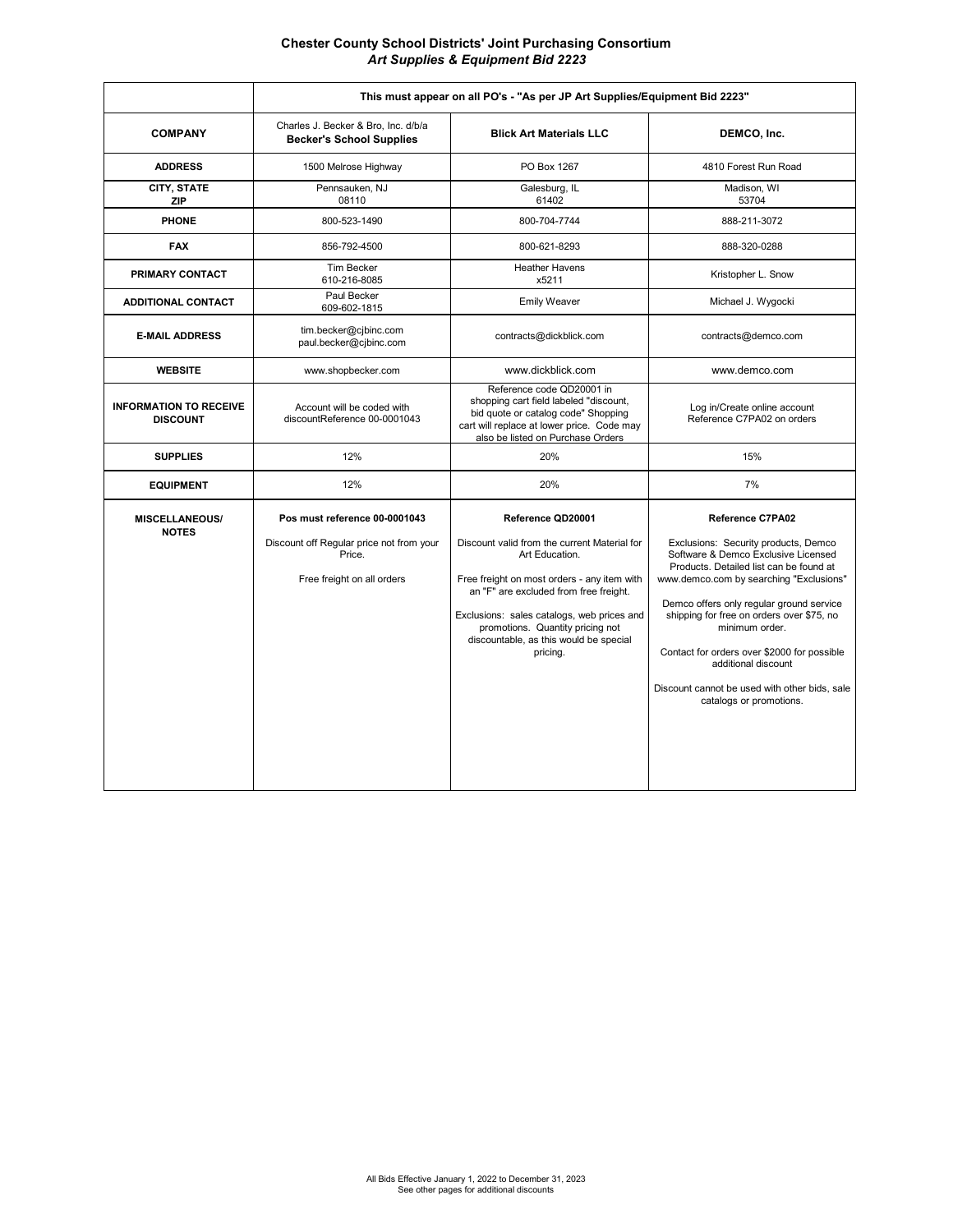**Chester County School Districts' Joint Purchasing Consortium**  *Art Supplies & Equipment Bid 2223*

|                                                  | This must appear on all PO's - "As per JP Art Supplies/Equipment Bid 2223"                                                                                                                                                                                         |                                                         |                                                                                                                                                     |
|--------------------------------------------------|--------------------------------------------------------------------------------------------------------------------------------------------------------------------------------------------------------------------------------------------------------------------|---------------------------------------------------------|-----------------------------------------------------------------------------------------------------------------------------------------------------|
| <b>COMPANY</b>                                   | Global Equipment Co., Inc.                                                                                                                                                                                                                                         | Insight                                                 | <b>IPS Global</b>                                                                                                                                   |
| <b>ADDRESS</b>                                   | 11 Harbor Park Drive                                                                                                                                                                                                                                               | 137755 Sunrise Valley Drive<br>Suite 750                | 319 Commerce Court, Suite 101                                                                                                                       |
| CITY, STATE<br><b>ZIP</b>                        | Port Washington, NY<br>11050                                                                                                                                                                                                                                       | Herndon, VA<br>20171-4608                               | Pottstown, PA, 19464                                                                                                                                |
| <b>PHONE</b>                                     | 516-608-7101                                                                                                                                                                                                                                                       | 800-625-5468                                            | 610-323-2913                                                                                                                                        |
| <b>FAX</b>                                       | 516-608-7038                                                                                                                                                                                                                                                       | 310-630-2410                                            | 610-970-7454                                                                                                                                        |
| PRIMARY CONTACT                                  | Tonya Mumford                                                                                                                                                                                                                                                      | Cathy Staley<br>866-310-0190                            | David Marsteller                                                                                                                                    |
| <b>ADDITIONAL CONTACT</b>                        |                                                                                                                                                                                                                                                                    | Pam Shamblin<br>866-310-0214                            | Amber Saylor610-323-2913                                                                                                                            |
| <b>E-MAIL ADDRESS</b>                            | tmumford@globalindustrial.com                                                                                                                                                                                                                                      | Pamela.Shamblin@insight.com<br>Cathy.Staley@insight.com | Dave.Marsteller@IPSTECHEXPERTS.com<br>Amber.Saylor@IPSTECHEXPERTS.com                                                                               |
| <b>WEBSITE</b>                                   | www.globalindustrial.com                                                                                                                                                                                                                                           | www.insight.com                                         | www.ipstechexperts.com                                                                                                                              |
| <b>INFORMATION TO RECEIVE</b><br><b>DISCOUNT</b> | Contact Primary to set-up account for discount                                                                                                                                                                                                                     | Contact Primary<br>Reference CCSDJPC19-20               | <b>Contact Primary</b>                                                                                                                              |
| <b>SUPPLIES</b>                                  | 10%                                                                                                                                                                                                                                                                | $0 - 25%$                                               | 11%                                                                                                                                                 |
| <b>EQUIPMENT</b>                                 | 10%                                                                                                                                                                                                                                                                | $0 - 25%$                                               | 11%                                                                                                                                                 |
| <b>MISCELLANEOUS/</b><br><b>NOTES</b>            | Contact acct manager if<br>order to exceed \$5,000.<br>Additional fees for delivery area surcharges,<br>hazardous material & residential delivery<br>Volume discounts for singele orders may be<br>available dependent upon the product and<br>quantity requested. | Reference CCSDJPC19-20                                  | They offer a tiered discount based on the<br>opportunity. Volume and length of time factor.<br>As well as General Potential to grow the<br>Account. |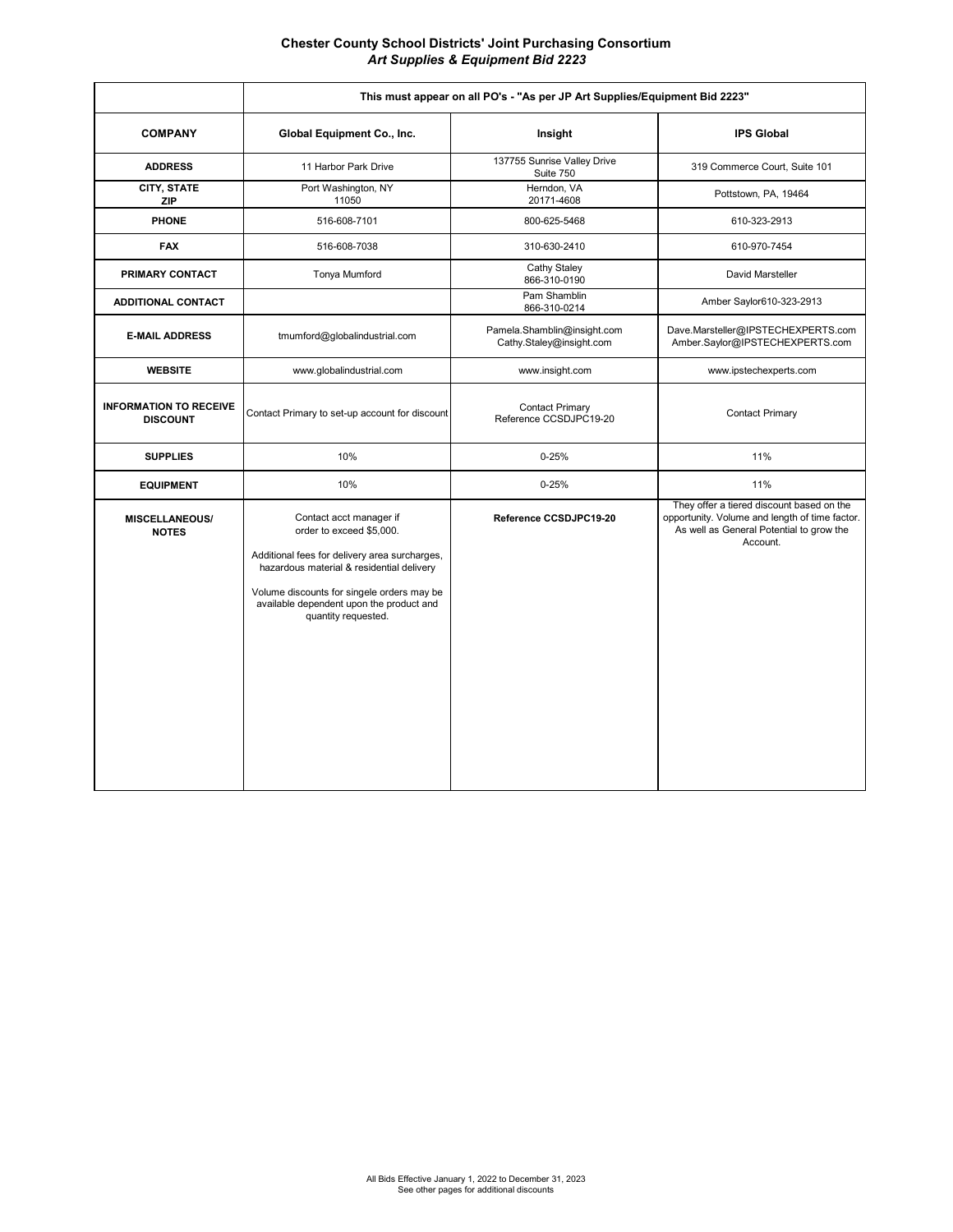**Chester County School Districts' Joint Purchasing Consortium**  *Art Supplies & Equipment Bid 2223*

|                                                  | This must appear on all PO's - "As per JP Art Supplies/Equipment Bid 2223"                                                                                                                                                                                                                                                                                                                                                                                                                                                                                                                                                                                                                          |                                                                                                                                                                                                                                                                                          |                                                                   |
|--------------------------------------------------|-----------------------------------------------------------------------------------------------------------------------------------------------------------------------------------------------------------------------------------------------------------------------------------------------------------------------------------------------------------------------------------------------------------------------------------------------------------------------------------------------------------------------------------------------------------------------------------------------------------------------------------------------------------------------------------------------------|------------------------------------------------------------------------------------------------------------------------------------------------------------------------------------------------------------------------------------------------------------------------------------------|-------------------------------------------------------------------|
| <b>COMPANY</b>                                   | Kaplan Early Learning Company                                                                                                                                                                                                                                                                                                                                                                                                                                                                                                                                                                                                                                                                       | Kurtz Bros., Inc.                                                                                                                                                                                                                                                                        | Lakeshore<br><b>Learning Materials</b>                            |
| <b>ADDRESS</b>                                   | 1310 Lewisville-Clemmons Rd.                                                                                                                                                                                                                                                                                                                                                                                                                                                                                                                                                                                                                                                                        | 400 Reed Street<br>PO Box 392                                                                                                                                                                                                                                                            | 2695 E. Dominguez Street                                          |
| CITY, STATE<br><b>ZIP</b>                        | Lewisville, NC<br>27023                                                                                                                                                                                                                                                                                                                                                                                                                                                                                                                                                                                                                                                                             | Clearfield, PA<br>16830                                                                                                                                                                                                                                                                  | Carson, CA<br>90895                                               |
| <b>PHONE</b>                                     | 800-334-2014                                                                                                                                                                                                                                                                                                                                                                                                                                                                                                                                                                                                                                                                                        | 800-252-3811                                                                                                                                                                                                                                                                             | 800-421-5354                                                      |
| <b>FAX</b>                                       | 336-712-2243                                                                                                                                                                                                                                                                                                                                                                                                                                                                                                                                                                                                                                                                                        | 814-765-8690                                                                                                                                                                                                                                                                             | 310-537-7990                                                      |
| PRIMARY CONTACT                                  | Tina Stanbery                                                                                                                                                                                                                                                                                                                                                                                                                                                                                                                                                                                                                                                                                       | Debbie Pleskonko<br>x2602                                                                                                                                                                                                                                                                | <b>Gregory Demetrius</b><br>267-990-6511                          |
| <b>ADDITIONAL CONTACT</b>                        | Reggie Wilson<br>717-819-3627                                                                                                                                                                                                                                                                                                                                                                                                                                                                                                                                                                                                                                                                       | Jim Boate<br>x2616                                                                                                                                                                                                                                                                       | Luke Creamer                                                      |
| <b>E-MAIL ADDRESS</b>                            | bids@kaplanco.com<br>rwilson@kaplanco.com                                                                                                                                                                                                                                                                                                                                                                                                                                                                                                                                                                                                                                                           | dpleskonko@kurtzbros.com<br>jboate@kurtzbros.com                                                                                                                                                                                                                                         | gdemetrius@lakeshorelearning.com<br>biddept@lakeshorelearning.com |
| <b>WEBSITE</b>                                   | www.kaplanco.com                                                                                                                                                                                                                                                                                                                                                                                                                                                                                                                                                                                                                                                                                    | www.kurtzbros.com                                                                                                                                                                                                                                                                        | www.lakeshorelearning.com                                         |
| <b>INFORMATION TO RECEIVE</b><br><b>DISCOUNT</b> | Contact Bids Dept to create account.<br>Reference 2646                                                                                                                                                                                                                                                                                                                                                                                                                                                                                                                                                                                                                                              | <b>Contact Customer Service</b><br>Reference PROMO 127                                                                                                                                                                                                                                   | Reference Bid #2223                                               |
| <b>SUPPLIES</b>                                  | 14%                                                                                                                                                                                                                                                                                                                                                                                                                                                                                                                                                                                                                                                                                                 | 30%                                                                                                                                                                                                                                                                                      | 5%                                                                |
| <b>EQUIPMENT</b>                                 |                                                                                                                                                                                                                                                                                                                                                                                                                                                                                                                                                                                                                                                                                                     | 12%                                                                                                                                                                                                                                                                                      | 5%                                                                |
| <b>MISCELLANEOUS/</b><br><b>NOTES</b>            | Reference 2646<br>Discount applied to catalog<br>in effect at time of order<br>Our offer is not valid with any other sales<br>offers, bids, quotes, coupons or discounts.<br>This offer does not apply to outdoor<br>playground structures, parts, surfacings or<br>services of playground. It does not apply to<br>lofts, technology products, computer &<br>accessories, curriculum, assessments,<br>screening materials. "All About ECERS-R", "All<br>About ITERS-R", professional development,<br>Lego products, Tot Tree (96616) Gaggle<br>Buggy (26792), laminators & accessories.<br>Next day air, 2nd day air and K-Truck<br>Delivery services are excluded from our<br>free freight offer. | Reference PROMO 127<br>30% - Pages 2 - 610, free shipping minimum<br>is \$50.<br>Exceptions: Pages 694 - 915,<br><b>Special Price List</b><br>12% - pgs 611-798 freight charges<br>added Exceptions<br>Free Shipping \$50 minimum on orders<br>Contact Jim Boate for high volume pricing | Reference 2223<br>Discount not applicable on sale items           |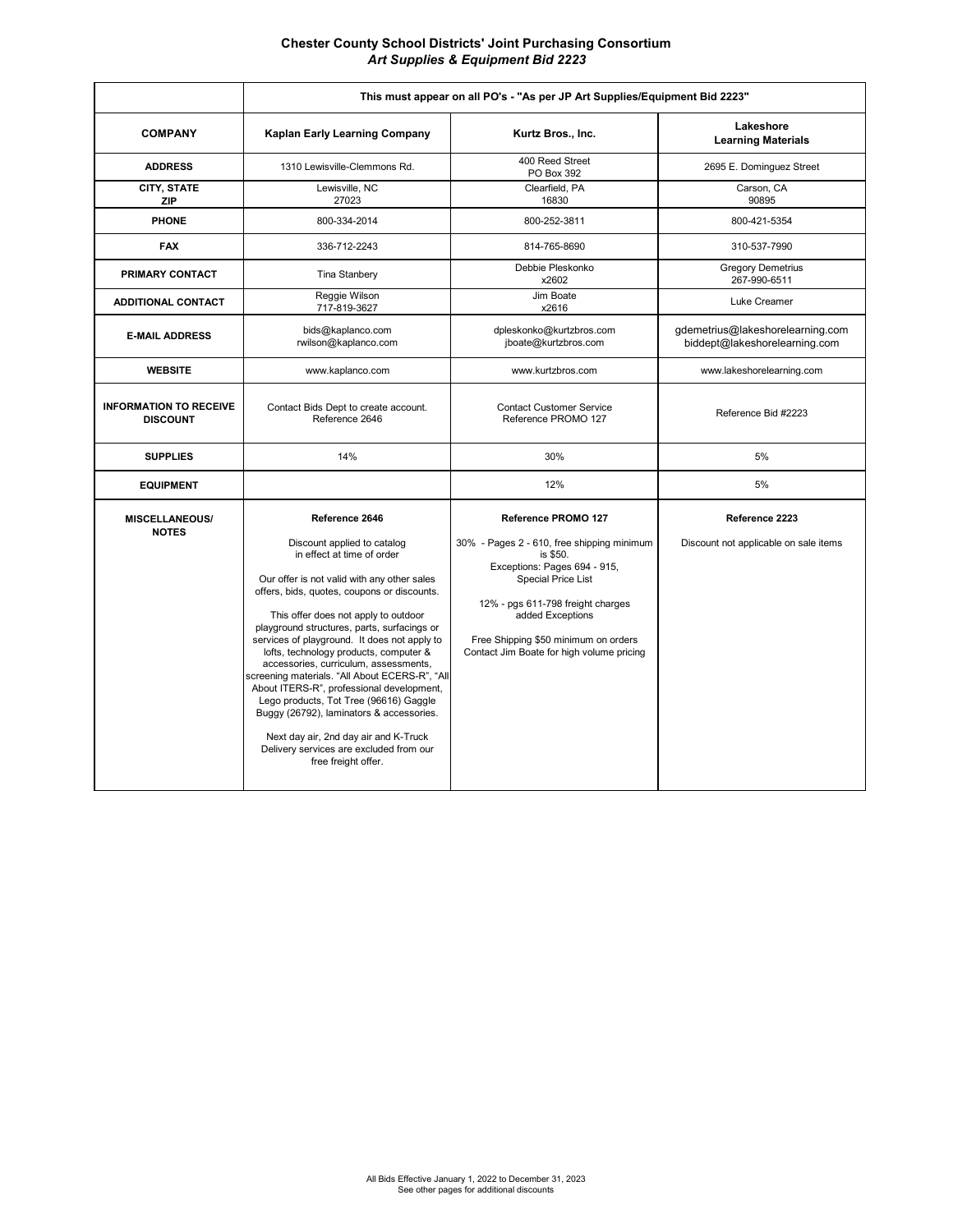**Chester County School Districts' Joint Purchasing Consortium**  *Art Supplies & Equipment Bid 2223*

|                                                  | This must appear on all PO's - "As per JP Art Supplies/Equipment Bid 2223"                                                                                                                                                                                                                                                                                                                          |                                                         |                                                                                                                                                              |
|--------------------------------------------------|-----------------------------------------------------------------------------------------------------------------------------------------------------------------------------------------------------------------------------------------------------------------------------------------------------------------------------------------------------------------------------------------------------|---------------------------------------------------------|--------------------------------------------------------------------------------------------------------------------------------------------------------------|
| <b>COMPANY</b>                                   | <b>Nasco Education LLC</b>                                                                                                                                                                                                                                                                                                                                                                          | Office Basics, Inc.                                     | <b>Oriental Trading Company</b>                                                                                                                              |
| <b>ADDRESS</b>                                   | 901 Janesville Ave                                                                                                                                                                                                                                                                                                                                                                                  | 22 Creek Circle<br>P.O. Box 2230                        | 4206 So. 108th Street                                                                                                                                        |
| CITY, STATE<br><b>ZIP</b>                        | Fort Atkingson, WI<br>53538                                                                                                                                                                                                                                                                                                                                                                         | Boothwyn, PA<br>19061                                   | Omaha, NE<br>68137                                                                                                                                           |
| <b>PHONE</b>                                     | 800-558-9595                                                                                                                                                                                                                                                                                                                                                                                        | 800-541-5855                                            | 800-526-7400                                                                                                                                                 |
| <b>FAX</b>                                       | 1-800-372-1236                                                                                                                                                                                                                                                                                                                                                                                      |                                                         | 800-327-8904                                                                                                                                                 |
| PRIMARY CONTACT                                  | Michelle Au                                                                                                                                                                                                                                                                                                                                                                                         | John Ciatteo<br>610-633-9139                            | <b>Customer Relations</b>                                                                                                                                    |
| <b>ADDITIONAL CONTACT</b>                        | <b>Trudy McGowan</b><br>920-568-5614                                                                                                                                                                                                                                                                                                                                                                |                                                         |                                                                                                                                                              |
| <b>E-MAIL ADDRESS</b>                            | quotes@enasco.com<br>tmcgowan@nascoeducation.com                                                                                                                                                                                                                                                                                                                                                    | jciatteo@officebasics.com                               | npsbids@oriental.com<br>orders@oriental.com                                                                                                                  |
| <b>WEBSITE</b>                                   | Nascoeducation.com                                                                                                                                                                                                                                                                                                                                                                                  | www.officebasics.com                                    | www.orientaltrading.com                                                                                                                                      |
| <b>INFORMATION TO RECEIVE</b><br><b>DISCOUNT</b> | Enter reference number 56327 online or by<br>emailing quotes@enasco.com                                                                                                                                                                                                                                                                                                                             | Contact primary contact to set up an online<br>account. | Reference Bid #307893 on purchase orders                                                                                                                     |
| <b>SUPPLIES</b>                                  | 20%                                                                                                                                                                                                                                                                                                                                                                                                 | $5 - 85%$                                               | 5%                                                                                                                                                           |
| <b>EQUIPMENT</b>                                 | 20%                                                                                                                                                                                                                                                                                                                                                                                                 | $5 - 85%$                                               | 5%                                                                                                                                                           |
| <b>MISCELLANEOUS/</b><br><b>NOTES</b>            | POs must reference #56327<br>\$199 Minimum order requirement<br>after discount is applied.<br>Free ground shipping except for Live<br>Material or items with Truck Logo<br>Exceptions: Ready or not Tot and accessories,<br>STEM 101 Kits, NICERC, Xenopus frogs, live<br>material coupon cards and items with an "NA<br>or NZ" are not discounted<br>Discount not valid with other offers or sales |                                                         | Reference Bid #307893 on purchase orders<br>Exceptions: Custom Fun/Fun Impression<br>items do not qualify. Free standard shipping<br>on orders over \$150.00 |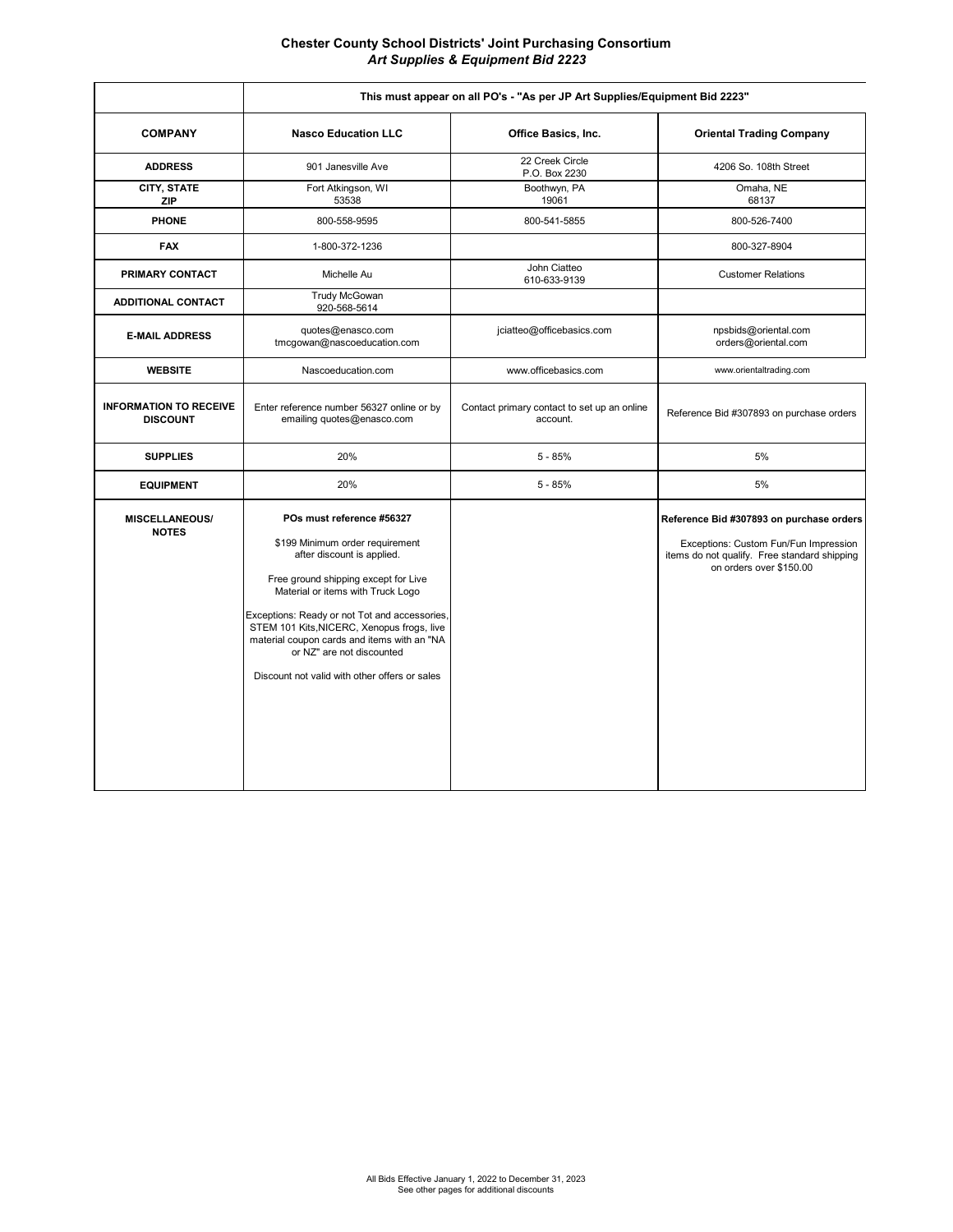**Chester County School Districts' Joint Purchasing Consortium**  *Art Supplies & Equipment Bid 2223*

|                                                  | This must appear on all PO's - "As per JP Art Supplies/Equipment Bid 2223" |                                                                                                                                                                                                                                                                                                                                              |                                                                                                                                                                                                                                                       |
|--------------------------------------------------|----------------------------------------------------------------------------|----------------------------------------------------------------------------------------------------------------------------------------------------------------------------------------------------------------------------------------------------------------------------------------------------------------------------------------------|-------------------------------------------------------------------------------------------------------------------------------------------------------------------------------------------------------------------------------------------------------|
| <b>COMPANY</b>                                   | <b>Pitsco Education</b>                                                    | <b>Quill Corporation</b>                                                                                                                                                                                                                                                                                                                     | <b>Really Good Stuff, LLC</b>                                                                                                                                                                                                                         |
| <b>ADDRESS</b>                                   | 915 E. Jefferson<br>P.O. Box 1708                                          | 100 Schelter Road                                                                                                                                                                                                                                                                                                                            | 5 Research Dr.<br>Suite 150                                                                                                                                                                                                                           |
| CITY, STATE<br><b>ZIP</b>                        | Pittsburg, KS<br>66762                                                     | Lincolnshire, IL<br>60069                                                                                                                                                                                                                                                                                                                    | Shelton, CT<br>06484                                                                                                                                                                                                                                  |
| <b>PHONE</b>                                     | 800-835-0686                                                               | 800-634-4809                                                                                                                                                                                                                                                                                                                                 | 877-867-1920                                                                                                                                                                                                                                          |
| <b>FAX</b>                                       |                                                                            | 800-789-2016                                                                                                                                                                                                                                                                                                                                 | 203-268-8120                                                                                                                                                                                                                                          |
| PRIMARY CONTACT                                  | Angela Watson                                                              | <b>Bid Department</b>                                                                                                                                                                                                                                                                                                                        | Lynn Yeager                                                                                                                                                                                                                                           |
| <b>ADDITIONAL CONTACT</b>                        | <b>Betsy Rice</b>                                                          |                                                                                                                                                                                                                                                                                                                                              | Terry Cowan                                                                                                                                                                                                                                           |
| <b>E-MAIL ADDRESS</b>                            | awatson@pitsco.com<br>brice@pitsco.com                                     | bid@quill.com                                                                                                                                                                                                                                                                                                                                | bidsupport@reallygoodstuff.com<br>sales@reallygoodstuff.com                                                                                                                                                                                           |
| <b>WEBSITE</b>                                   | www.pitsco.com                                                             | www.quill.com                                                                                                                                                                                                                                                                                                                                | www.reallygoodstuff.com                                                                                                                                                                                                                               |
| <b>INFORMATION TO RECEIVE</b><br><b>DISCOUNT</b> | Order must be \$100. or greater and<br>Reference Bid 800052                | Log into website to see discounts<br>Reference bid 21-26461 on POs                                                                                                                                                                                                                                                                           | Enter Ref #0018124 on POs                                                                                                                                                                                                                             |
| <b>SUPPLIES</b>                                  | 2%                                                                         | 10%                                                                                                                                                                                                                                                                                                                                          | 3%                                                                                                                                                                                                                                                    |
| <b>EQUIPMENT</b>                                 |                                                                            | 10%                                                                                                                                                                                                                                                                                                                                          | 3%                                                                                                                                                                                                                                                    |
| <b>MISCELLANEOUS/</b><br><b>NOTES</b>            | 2% on orders greater than \$100.00 and<br>referencing #800052              | Reference Bid 21-26461 on all orders<br>Certain products do not qualify for discount ex.<br>Dell ink & Toner, computer peripherals,<br>copiers, fax LCD equip., printers, phones etc.,<br>other machines, closeout machines, furniture,<br>items with SPW or UNI prefix (contact to find<br>out the complete list)<br>Standard free shipping | Reference #0018124 for 3% off regular<br>prices and free shipping<br>Exclusions: Lift Gate, Palletized Inside<br>Delivery, White Gloves, Priority Express,<br>Outside Contiguous US, and International<br>deliveries do not qualify for free shipping |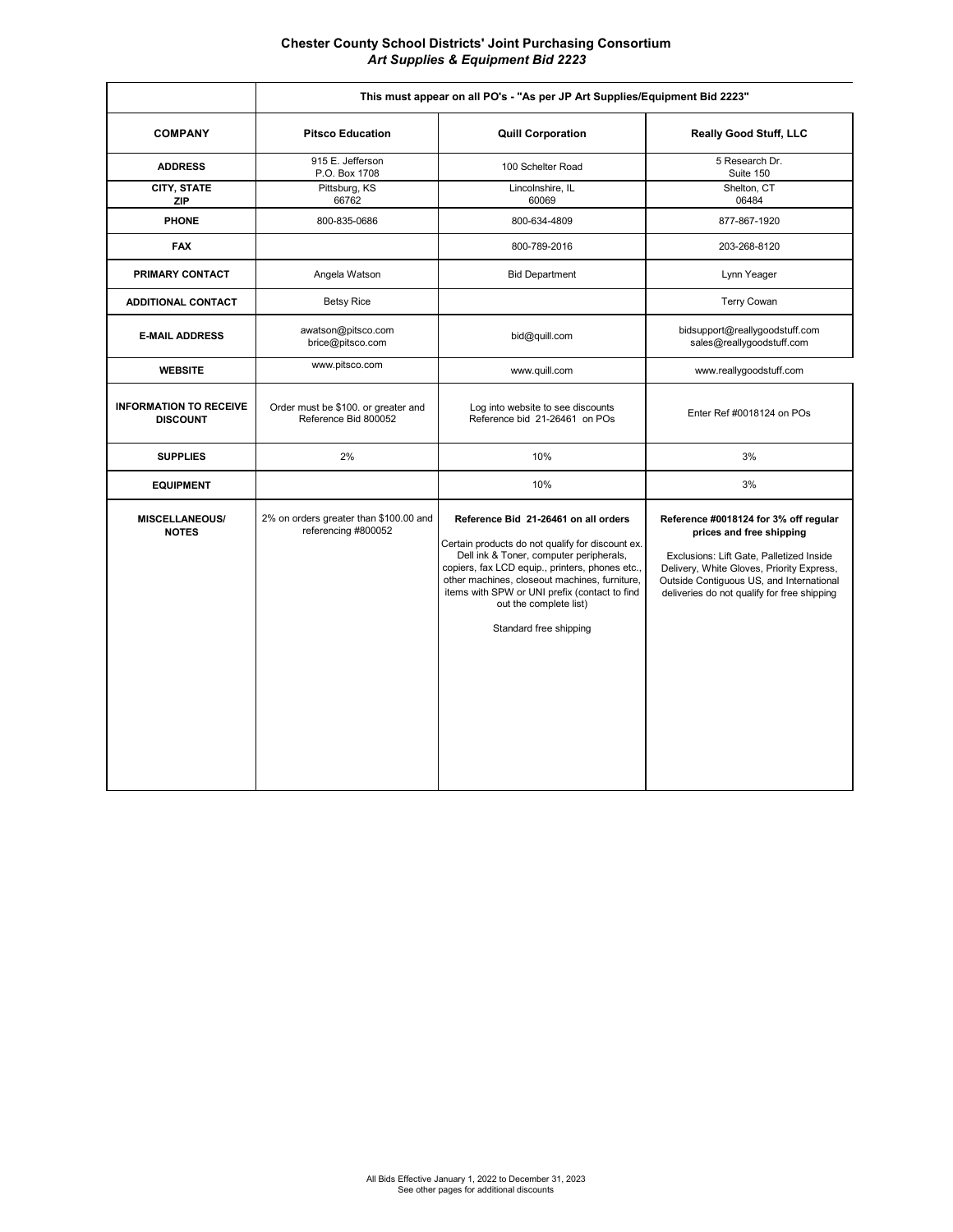**Chester County School Districts' Joint Purchasing Consortium**  *Art Supplies & Equipment Bid 2223*

|                                                  | This must appear on all PO's - "As per JP Art Supplies/Equipment Bid 2223"                                                                                                                                                                                                                                                                            |                                                                                                                                                |                                                                                                                                                                                                                        |
|--------------------------------------------------|-------------------------------------------------------------------------------------------------------------------------------------------------------------------------------------------------------------------------------------------------------------------------------------------------------------------------------------------------------|------------------------------------------------------------------------------------------------------------------------------------------------|------------------------------------------------------------------------------------------------------------------------------------------------------------------------------------------------------------------------|
| <b>COMPANY</b>                                   | <b>S&amp;S Worldwide</b>                                                                                                                                                                                                                                                                                                                              | <b>S.A.N.E.</b>                                                                                                                                | <b>School Outfitters</b>                                                                                                                                                                                               |
| <b>ADDRESS</b>                                   | 75 Mill Street                                                                                                                                                                                                                                                                                                                                        | 2275 Millville Ave., Suite 1                                                                                                                   | 3736 Regent Ave.                                                                                                                                                                                                       |
| CITY, STATE<br><b>ZIP</b>                        | Colchester, CT<br>06415                                                                                                                                                                                                                                                                                                                               | Hamilton, OH<br>45013                                                                                                                          | Cincinnati, OH<br>45212                                                                                                                                                                                                |
| <b>PHONE</b>                                     | 800-642-7354                                                                                                                                                                                                                                                                                                                                          | 513-894-1235                                                                                                                                   | 800-260-2776                                                                                                                                                                                                           |
| <b>FAX</b>                                       | 800-432-2842                                                                                                                                                                                                                                                                                                                                          | 513-894-3100                                                                                                                                   | 800-494-1036                                                                                                                                                                                                           |
| PRIMARY CONTACT                                  | Erin Hemingway                                                                                                                                                                                                                                                                                                                                        | Karen Wohlafka                                                                                                                                 | Sales Department                                                                                                                                                                                                       |
| <b>ADDITIONAL CONTACT</b>                        |                                                                                                                                                                                                                                                                                                                                                       |                                                                                                                                                | Contracts Team                                                                                                                                                                                                         |
| <b>E-MAIL ADDRESS</b>                            | bids@ssww.com                                                                                                                                                                                                                                                                                                                                         | sane@sanefcs.com                                                                                                                               | sales@schooloutfitters.com<br>contracts@schooloutfitters.com                                                                                                                                                           |
| <b>WEBSITE</b>                                   | www.ssww.com                                                                                                                                                                                                                                                                                                                                          | www.sanefcs.com                                                                                                                                | www.schooloutfitters.com                                                                                                                                                                                               |
| <b>INFORMATION TO RECEIVE</b><br><b>DISCOUNT</b> | Reference Bid 2223% on all orders and<br>correspondence                                                                                                                                                                                                                                                                                               | Reference coupon code CCIU22165<br>on all Purchase Orders                                                                                      | Must contact sales team to receive discount                                                                                                                                                                            |
| <b>SUPPLIES</b>                                  | 20%                                                                                                                                                                                                                                                                                                                                                   | 6%                                                                                                                                             | 2%                                                                                                                                                                                                                     |
| <b>EQUIPMENT</b>                                 |                                                                                                                                                                                                                                                                                                                                                       | 6%                                                                                                                                             | 2%                                                                                                                                                                                                                     |
| <b>MISCELLANEOUS/</b><br><b>NOTES</b>            | Must reference Bid 2223%<br>on all Purchase Orders<br>% is off current List Price<br>Discount applies to current catalog<br>at time of order; does not apply to sale<br>flyers or special promotions<br>Free standard ground delivery on all orders.<br>Items labeled FOB/Dropship are ineligible for<br>free inside delivery, liftgate and shipping. | Reference coupon code CCIU22165<br>on all Purchase Orders<br>No Discount on Fiberfil Items: 13001, 13007,<br>13009, 13030, 13031, 13038, 13039 | Discount is in addition to already discounted<br>prices on website.<br>Volume discounts may be available.<br>Freight will be added to each order as a<br>separate line item and will vary by<br>item and manufacturer. |